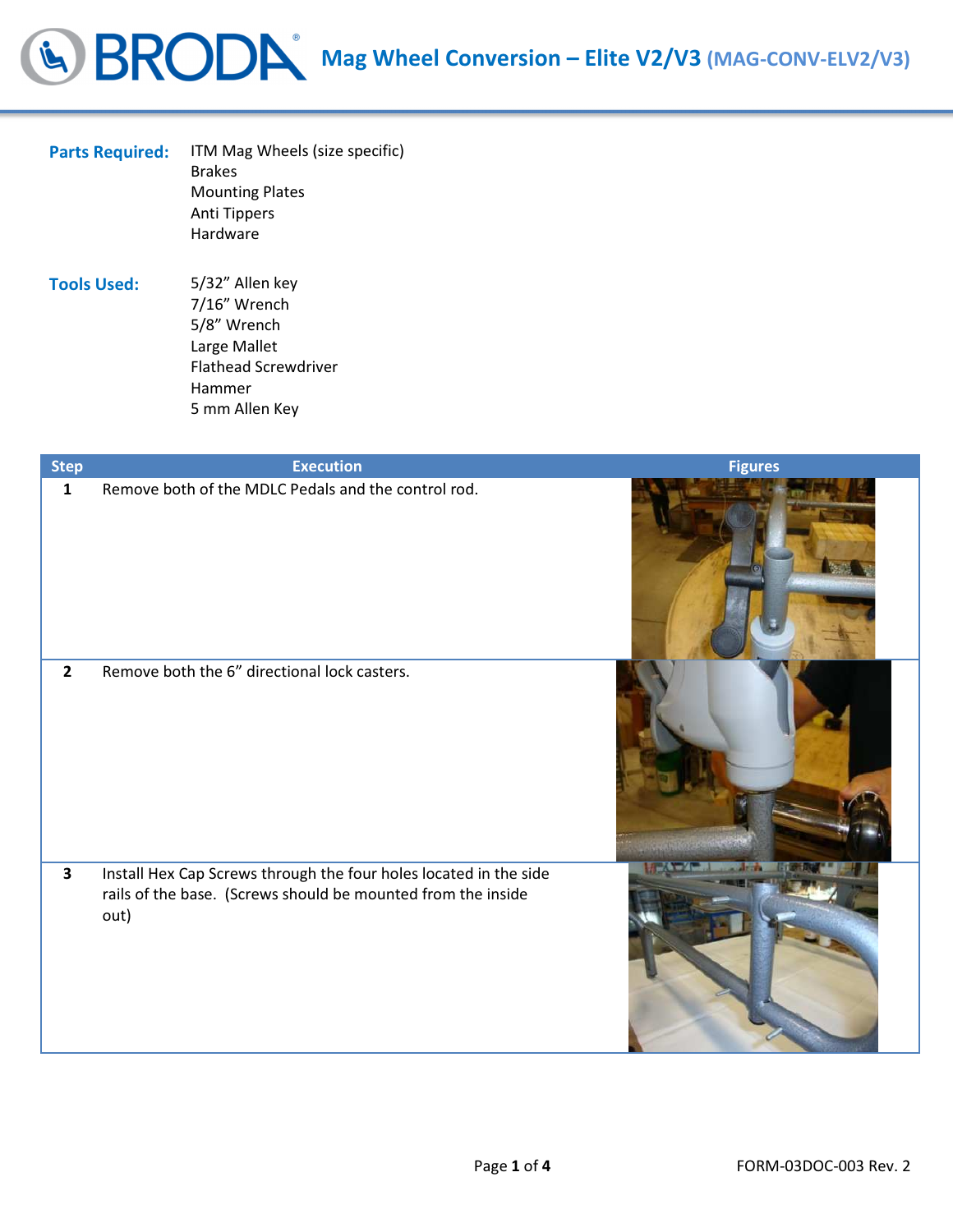## Mag Wheel Conversion – Elite V2/V3 (MAG-CONV-ELV2/V3) Install Wheel Mounting Plate over the four screws from Step

|                         | ricer modifing ride over the<br>Follow with Washers & Locknuts. Tighten fasteners from Step 3<br>& 4.                                                                                                                                                                                                    |  |
|-------------------------|----------------------------------------------------------------------------------------------------------------------------------------------------------------------------------------------------------------------------------------------------------------------------------------------------------|--|
| 5                       | Install an anti-tipper into each of the empty caster posts with<br>the small black wheel trailing behind the chair. Secure each anti-<br>tipper with a hex cap screw, washer then locknut. Tighten<br>fasteners.                                                                                         |  |
| $6\phantom{1}$          | Add a washer per sleeve, before Installing a mag wheel sleeve<br>through the bearing of each Mag Wheel. The large end of the<br>Sleeve should be opposite to the handrims. Set aside until Step<br>$8$ .                                                                                                 |  |
| $\overline{\mathbf{z}}$ | Insert a Hex Cap Screw in the appropriate axle hole on the<br>Wheel Mounting Plate. The Hex Cap Screw should be installed<br>from the inside of the frame outwards. Note: If using 14" Mag<br>Wheels, this process must be reversed (i.e. the Hex Cap Screw<br>should be installed from the outside-in). |  |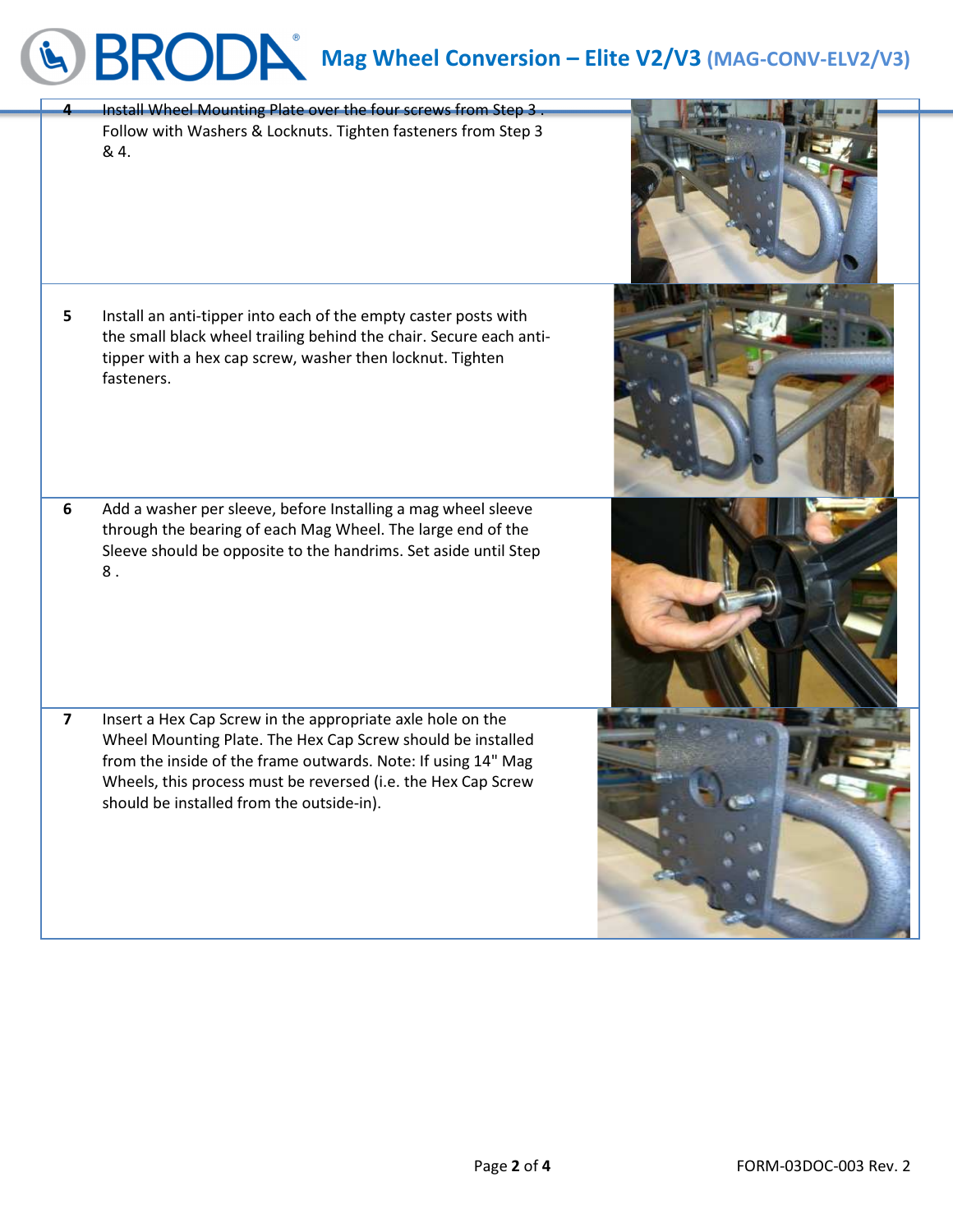## G BRODA Mag Wheel Conversion – Elite V2/V3 (MAG-CONV-ELV2/V3)

| $\bf{8}$ | With handrims facing outward, install the mag wheels from Step<br>6, complete with hardware, over the hex cap screw installed in<br>Step 7. Follow with washers and locknuts. Tighten fasteners.<br>(Test that fasteners are not too tight by spinning the mag wheel,<br>it should spin freely at this point.) Install bub sap on each side<br>by aligning notches on inside of hub cap with notches on hub;<br>press and twist to lock in place. |  |
|----------|---------------------------------------------------------------------------------------------------------------------------------------------------------------------------------------------------------------------------------------------------------------------------------------------------------------------------------------------------------------------------------------------------------------------------------------------------|--|
| 9        | Insert a plastic anti-tip spacer ring into the open end of each<br>caster post. Using the mallet, drive the Ring down as far as<br>possible; then, using a slotted screw driver and hammer, drive<br>the ring down further yet, until it fits snugly over the top of anti-<br>tipper.                                                                                                                                                             |  |
| 10       | Using a Mallet, tap a 1-1/4" Plug into the top of each rear caster<br>post to cover the exposed end of the tube.                                                                                                                                                                                                                                                                                                                                  |  |
| 11       | On each side of the chair, install an aluminum wheel lock clamp<br>on the upper side rail of the base frame. (Note: If using 14" Mag<br>Wheels, install clamp on lower side rail.)                                                                                                                                                                                                                                                                |  |
| 12       | Place the wheel lock into the aluminum clamp and adjust so that<br>the splined arm is 1" from the mag wheel when in the unlocked<br>position.                                                                                                                                                                                                                                                                                                     |  |